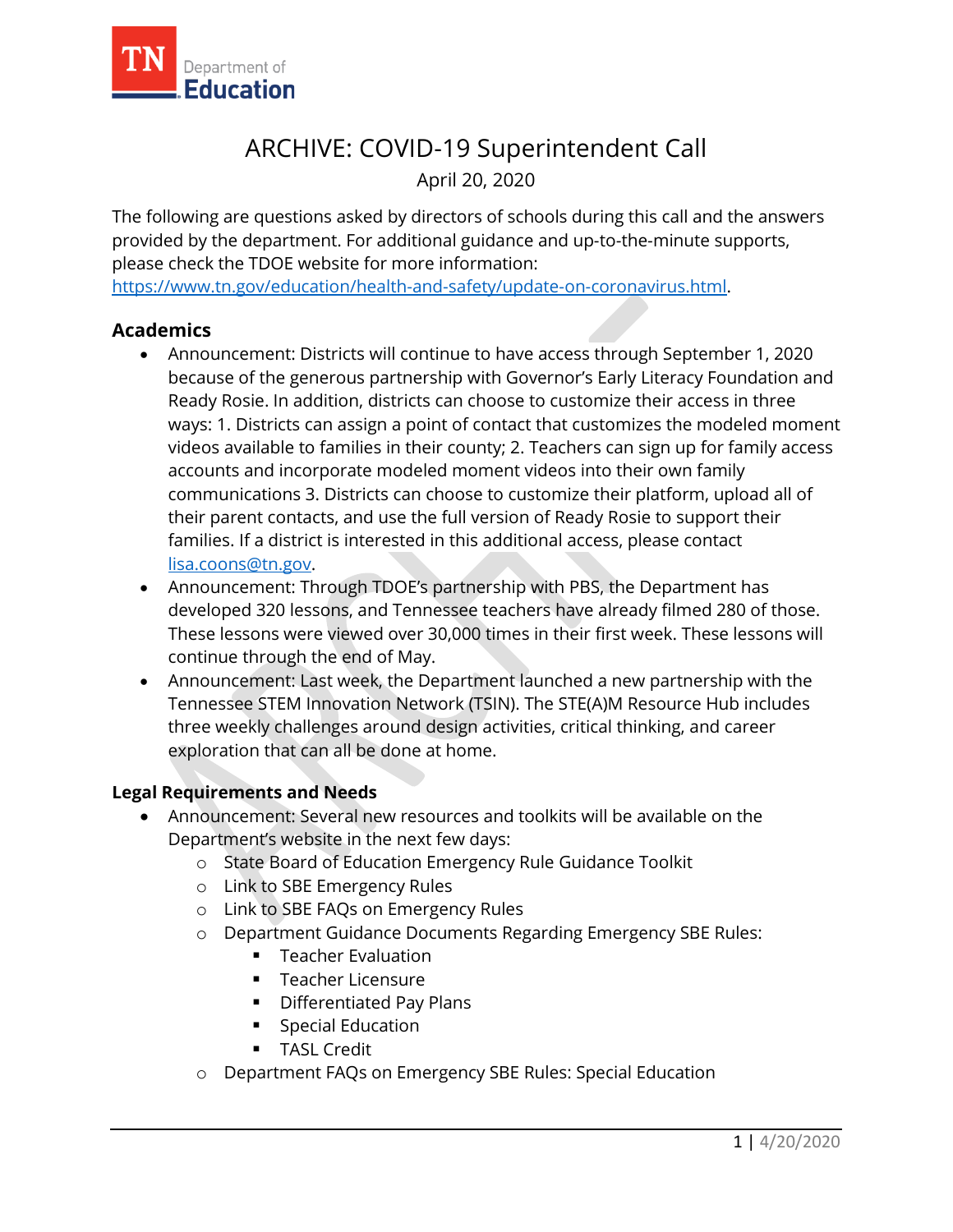

- o COVID-19 LEA Waiver Request Form
- Question: Please provide examples of additional waivers that may need to be sent to Commissioner Schwinn for approval.
	- o **RESPONSE:** The Department is continuing to receive questions regarding the need for waivers of state law and state board of education (SBE) rules to address school closures required by COVID-19. Most issues (testing, teacher licensure, teacher evaluation, school and district accountability, graduation requirements, etc.) were specifically addressed by Chapter 652 of the Public Acts of 2020 (PC 652) or the SBE emergency rules passed at the April 9th meeting. School districts will not have to take any action for those items to be waived.

The department is currently working with the SBE staff to produce a document that will include frequently asked questions both agencies have received related to the emergency rules adopted on April 9. The SBE will be releasing the FAQ document in the coming days.

In addition, the department is working on an SBE emergency rule resource toolkit that will provide further clarifications regarding the implementation of some of the emergency rules. The resource toolkit is scheduled to be released on Friday and will include guidance documents and FAQs on the following:

- **F** Teacher Evaluation
- **Teacher Licensure**
- **•** Differentiated Pay Plans
- Special Education
- **TASL Credit**

The toolkit will also include a waiver form to deal with issues not addressed by PC 652 or the SBE emergency rules. Districts will have time to submit individual waiver requests to the department on the form prior to the May 29 state board meeting.

This waiver form will allow districts to submit waiver requests to the commissioner that will be sent on to the SBE for approval at the next meeting. The form will include a menu of options to waive laws related to teacher nonrenewal, tenure eligibility, and other issues that all districts will most likely need, but will also include an option for districts to fill in other waivers needed based on COVID-19 school closures.

Examples of options to be provided in the menu of options:

 Tenure - The form will include the option to request a waiver of the tenure law. The waiver would allow teachers to be deemed eligible for tenure, if they have met all other requirements for tenure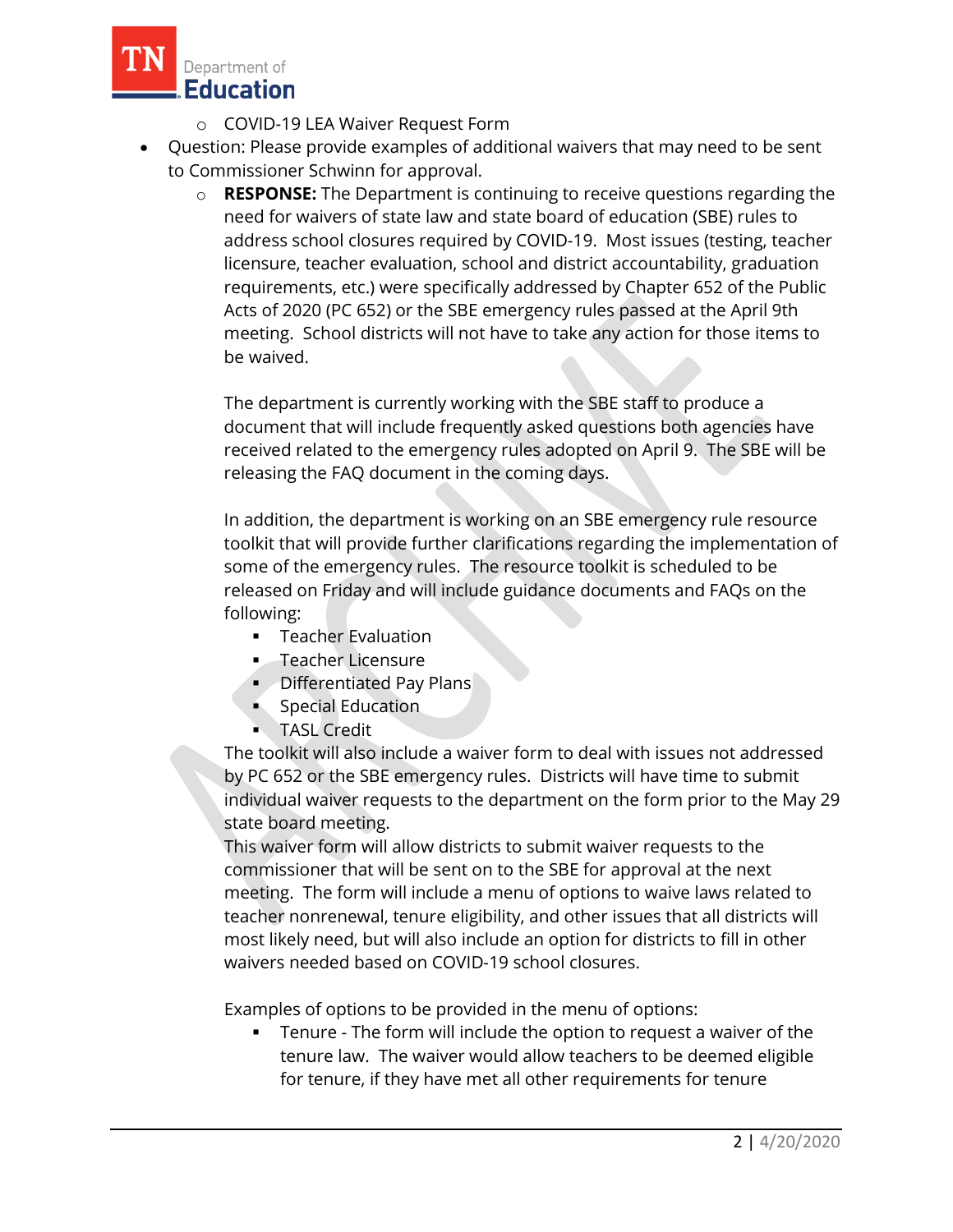

eligibility (including a 5 year probationary period), by utilizing the most recent two (2) years of available evaluation scores achieved during the probationary period. The 2019-2020 school year will count toward a teacher's five (5) probationary period.

 Teacher Nonrenewal - The waiver form will include an option to waive the current law requiring school districts to notify teachers within five (5) business days following the last instructional day for the school year if a teacher's contract will not be renewed for the succeeding school year. The waiver would authorize a district requesting the waiver to notify teachers of non-renewal no later than June 15, 2020.

The department will ensure that all directors are aware of additional waivers requested by districts and approved waivers will be posted on the department's website.

- Question: What restrictions or requirements do districts have related to hosting summer programs and events, including summer school, Special Education Social Skills academics, or band and athletic camps?
	- o **RESPONSE:** How and when to resume these types of activities must be determined at the local level with the input of board attorneys and in compliance with state and local government health and safety procedures.
- Question: Will additional blanket waivers be issued if numerous districts request waivers on specific rules or policies?
	- o **RESPONSE:** Blanket waivers are not authorized under Chapter 652 of the Public Acts of 2020 but the department will share all waivers requested by districts and allow districts to submits multiple waiver forms if needed. Here is the language of the law:
		- *"Tennessee Code Annotated, Title 49, Chapter 6, Part 3, is amended by adding the following as a new section:*
		- *(a) Notwithstanding § 49-1-201(d), upon application by an LEA for one (1) or more of the LEA's schools, and upon the approval of the state board of education, the commissioner of education shall waive a state board rule or statute that inhibits or hinders the LEA's ability to meet the LEA's goals or comply with the LEA's mission due solely to the outbreak of COVID-19 during the spring semester of the 2019-2020 school year.*
		- *(b) The commissioner shall not waive Section 1 of this act, § 49-1-302( d)(2)(F)(G), § 49-6-105(h), § 49-1-617(d), § 49-1-228(f), § 49-1-602(a)(5), § 49-6-408(9), § 49-6-3004(a)(6)(B), § 49-3-317(a)(2), § 49-6-6001 (I), § 49-6- 6012, or any of the emergency rules promulgated by the state board of education to effectuate this act.*
		- *(c)(1) The commissioner shall submit a report to the education committees of the senate and the house of representatives no later than February 28, 2021, on the implementation and use of this section.*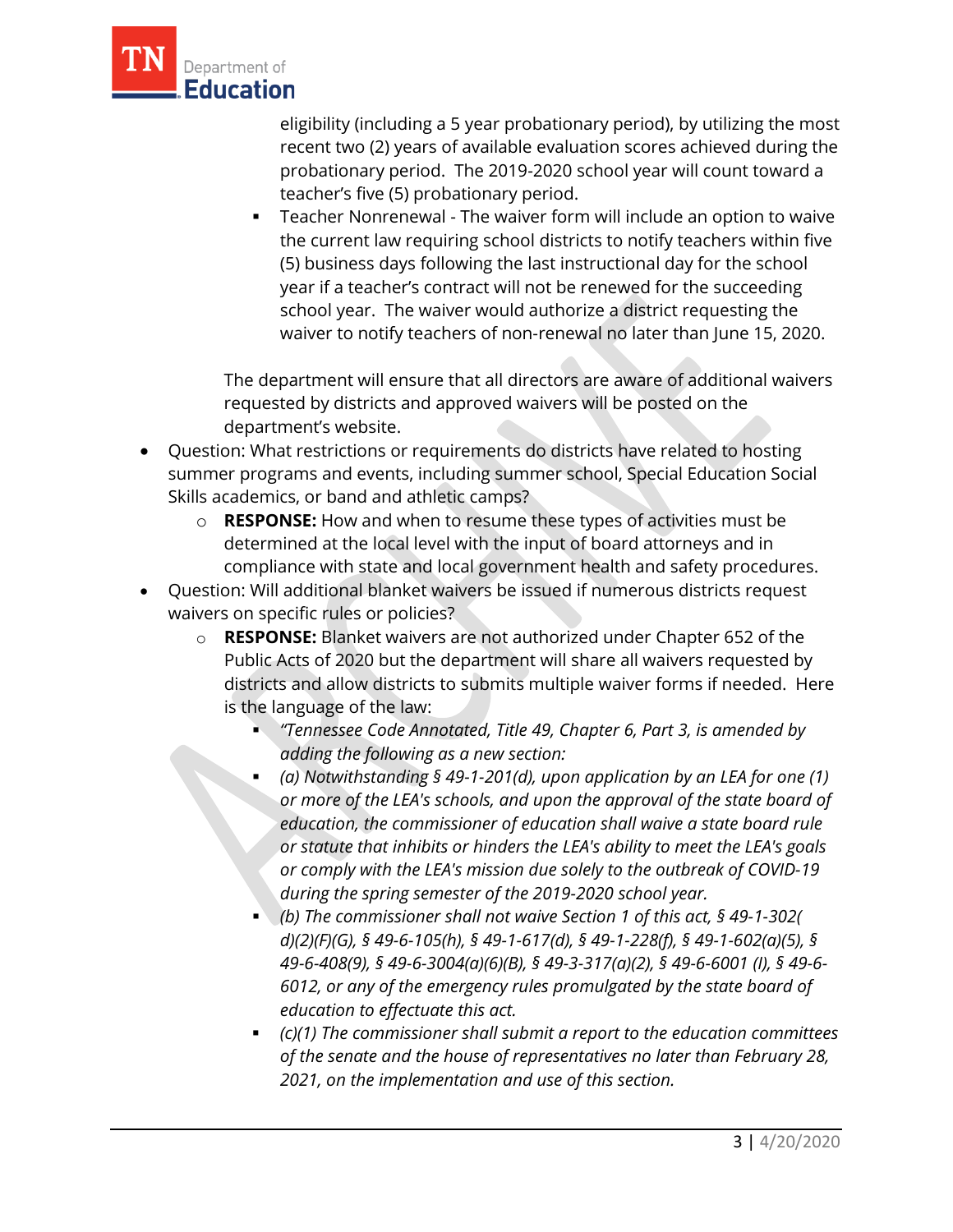

- *(2) The report required under subdivision (c)(1) must identify the substance of each waiver request submitted to the commissioner; whether the LEA's request for a waiver was approved by the state board of education; and the effect of the waiver on the receiving LEA.*
- *(3) The chairs of the education committees of the senate and the house of representatives may request interim reports from the commissioner on the implementation and use of this section before February 28, 2021.*
- *(d) This section is repealed on March 1, 2021."*

## **Grading and Graduation**

- Question: Will we still have the local ability to award credits for students that were in Q4 courses that weren't seniors as long as they continue to produce work and show competency in the course?
	- o **RESPONSE:** The emergency rules state that any student's grade in a high school course will not be lower than the grade the student had as of Mar. 20, but it states that districts may give students the option to complete additional work to improve the grade. If a students is able to complete the course in a remote setting, they may still earn credit regardless of grade level.
- Question: Please confirm the updated requirements for grading and/or graduation for fully virtual students.
	- o **RESPONSE:** According to the emergency rules implemented by the State Board of Education, graduation requirements for seniors in 2019-20 have been reduced from 22 to 20 credits including 4 credits in Math, 4 credits in ELA, 3 credits in Science, and 2 credits in Social Studies.
- Question: Please provide guidelines on the promotion and retention of students in grades K-8.
	- o **RESPONSE**: Here is a link to the information about the emergency State Board of Education meeting that was held on April 9 to address concerns related to school closures due to COVID-

19: [https://www.tn.gov/sbe/meetings/meetings-calendar/2020/4/9/april-9--](https://www.tn.gov/sbe/meetings/meetings-calendar/2020/4/9/april-9--2020-sbe-conference-call-meeting.html) [2020-sbe-conference-call-meeting.html.](https://www.tn.gov/sbe/meetings/meetings-calendar/2020/4/9/april-9--2020-sbe-conference-call-meeting.html)

At this meeting, the board passed an emergency rule related to graduation requirements and student grades. The link above includes video of the meeting and the proposed rules considered. The emergency rule passed applies to graduating seniors and any student enrolled in a high school credit course. Please note that the proposed rule includes the following: "Students taking courses for high school credit who were not scheduled to graduate in the 2019-20 school year shall receive no grade lower than the grade they earned in the course as of March 20, 2020; however, LEAs and public charter